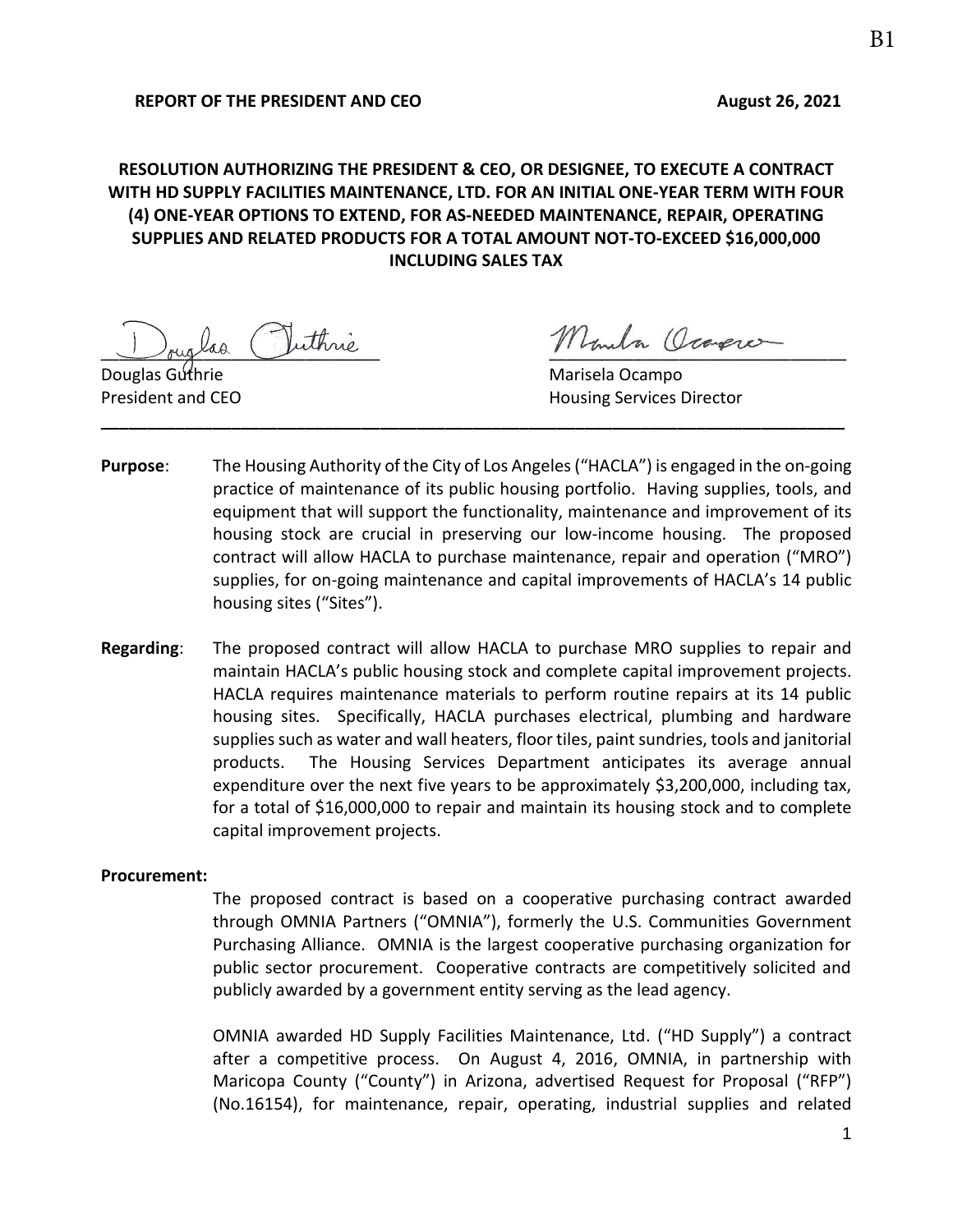products, on behalf of the County and other government agencies, which resulted in a cooperative purchasing contract between OMNIA and HD Supply herein called "OMNIA-HD Supply Agreement". The OMNIA-HD Supply Agreement is effective through December 31, 2026. The Agreement reflects the purchasing power of OMNIA, as evidenced by aggressive pricing with volume discounts, resulting in an average savings per year of approximately 18% percent off the catalog price. HACLA will also receive a 2% annual rebate from HD Supply.

HACLA has determined that piggybacking off of the Agreement will satisfy its Procurement Policy and HUD's criteria for cooperative purchasing because: (i) use of the Agreement will provide for greater economy and efficiency and result in cost savings to HACLA; (ii) the nature of the goods is routine; (iii) the scope of the goods to be provided is sufficiently equivalent to the scope of the goods required; (iv) the Agreement was procured in compliance with 2 CFR Part 200; and (v) the cost and availability of the goods were evaluated as part of the solicitation and the Agreement will be re-evaluated by staff on an annual basis. Moreover, through harnessing the purchasing power of Omnia Partners, HACLA will realize greater economies and efficiencies.

## **Vision Plan: PLACE Strategy #1: Stabilize the physical and financial viability of the conventional public housing portfolio**

The public housing portfolio has been undergoing modernization and redevelopment efforts in order to sustain and add to the existing housing stock. Most of the Sites were built in the 1940's and 1950's and require numerous capital repairs and improvements. HACLA's staff requires varioustools, equipment, and supplies for site maintenance and capital improvement projects, on an as-needed basis.

## **PLACE Strategy #9: Manage capital resources and reserves to sustain useful life of existing and new units in HACLA's portfolio**

HACLA maintains an aging public housing portfolio with limited funding. While the amount of physical needs has grown significantly over the years, the amounts received for improvement and maintenance efforts does not fully address capital backlogs. Managing these limited funds with the goal of keeping the public housing stock at their highest level of usefulness and efficiency is imperative.

#### **Funding**: The Chief Administrative Officer confirms the following:

*Source of Funds:* Public Housing Operating and Capital Funds are the primary funding sources for public housing maintenance and construction projects.

*Budget and Program Impact*: HACLA anticipates the annual expenditure of \$3,200,000 including tax for MRO supplies based on estimated as-needed maintenance and capital improvement projects needed at public housing sites.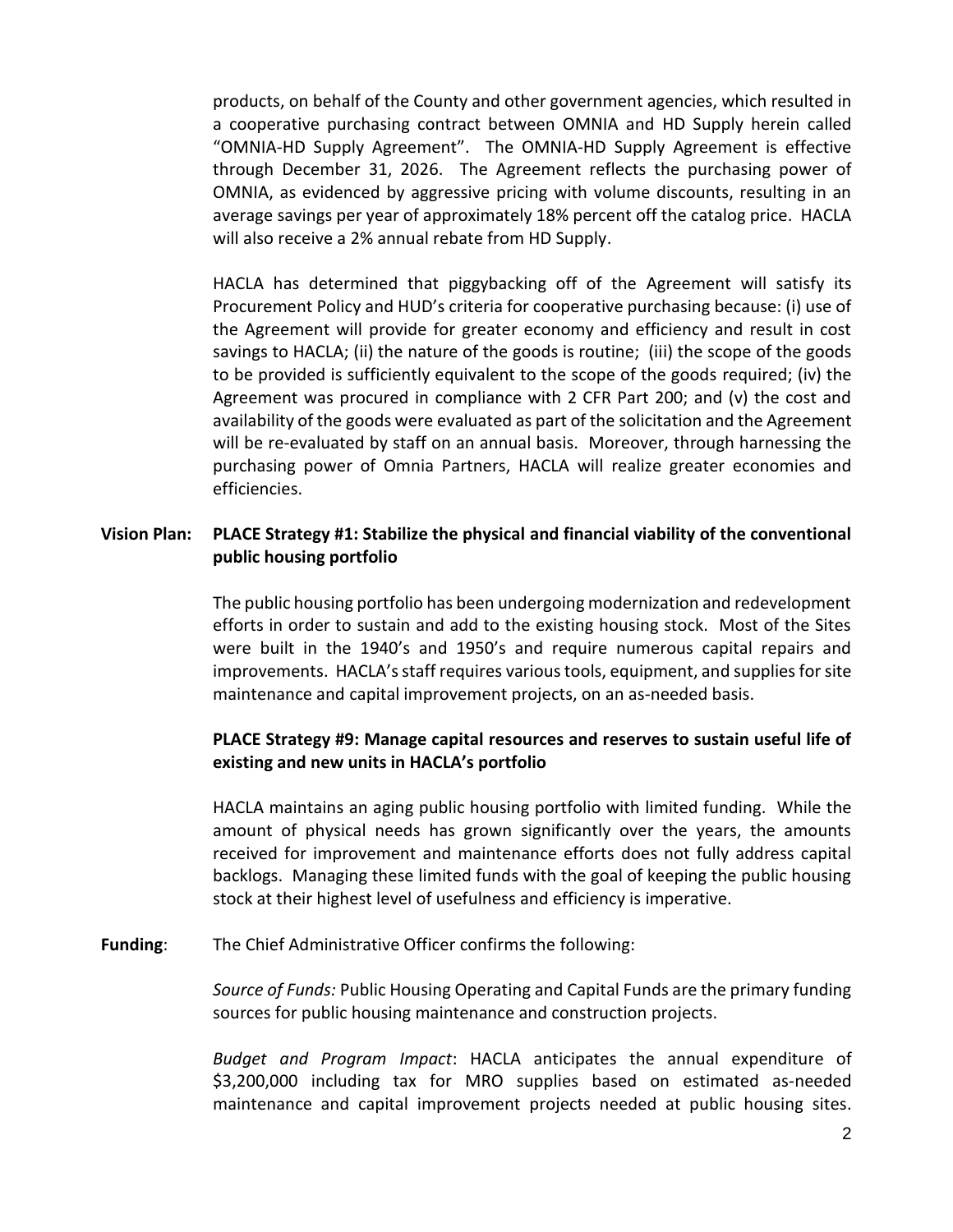These expenditures are included in HACLA's 2021 Operating and Capital Fund Budgets and will be budgeted in subsequent years as required.

### **Environmental Review:**

Approval of the contract with HD Supply Facility Maintenance LTD is exempt from CEQA and NEPA.

**Section 3:** Section 3 covers contracts for services and does not apply to contracts for the purchase of supplies and materials (24 CFR Part 75; HUD Handbook No 7460.8 Rev2). However, HACLA has imposed Section 3 requirements per its Section 3 Policy and Compliance Plan. HD Supply will provide four (4) training classes per year for HACLA residents.

> Since 2015, HD Supply has been providing training classes to our residents in our public housing sites. HD Supply's training classes are structured to help job candidates qualify for maintenance job openings in both the public and the private business sector, and well as provide basic construction training to start careers in the construction industry.

> Since 2015, over 190 residents at various public housing sites have participated in trainings, such as, Safety on Site, Make Ready Maintenance, Plumbing and Electrical, and consequently been hired by contractors to perform construction work and some were hired by HACLA as maintenance workers.

#### **Attachment:**

1. Resolution